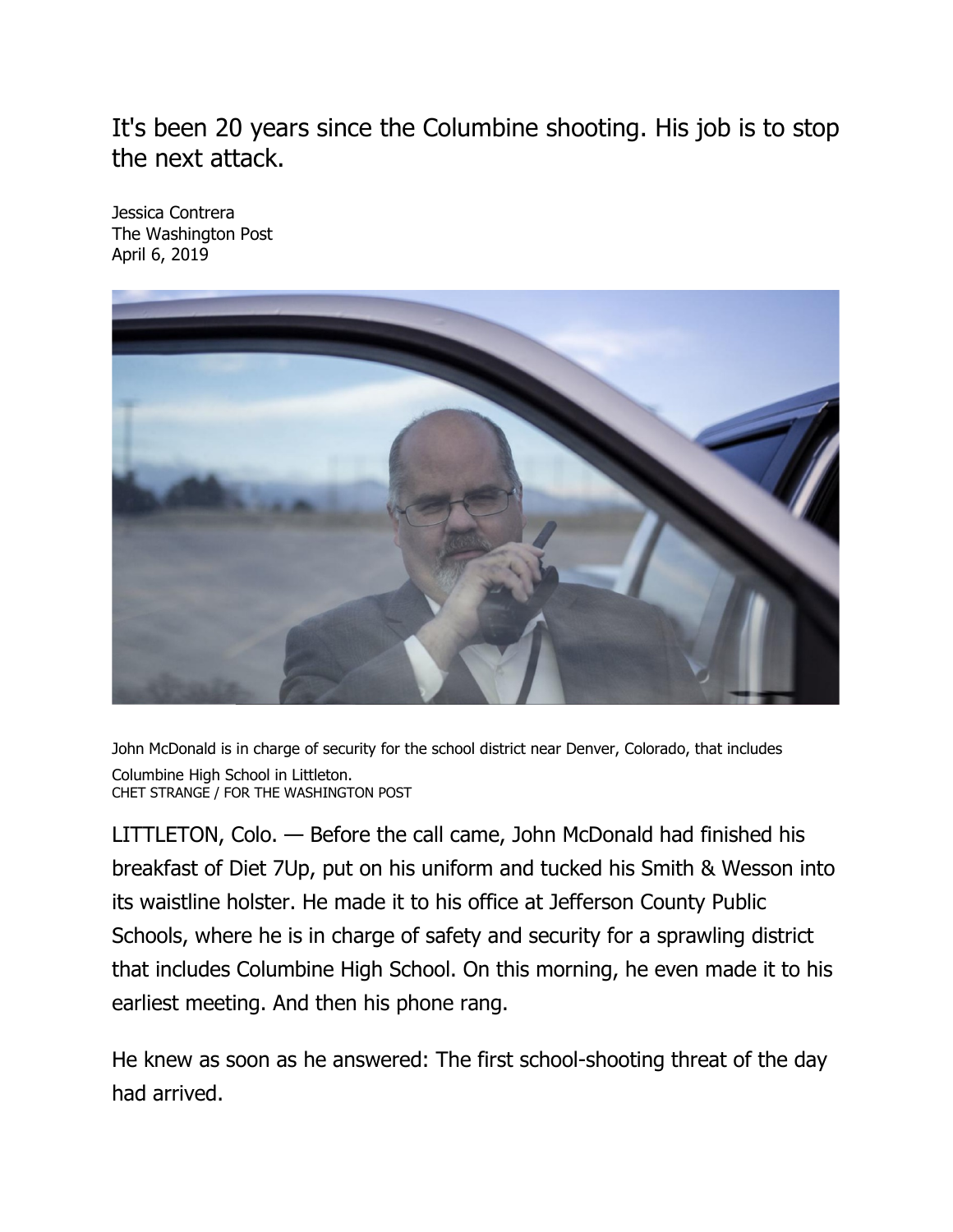"What do you got for me?" he said, and then he listened to find out how bad this one was going to be.

In a nation always awaiting the news of another school shooting, no community may be braced for that threat quite like the one surrounding Columbine High, a place forever defined by the 1999 attack that killed 13 people, wounded 24 more and ushered in an internet-fueled era of mass violence. Twenty years later - the anniversary of the shooting is April 20 - Columbine is constantly invoked as the first name in the ever-growing list of campuses turned into crime scenes. Columbine, Virginia Tech, Sandy Hook, Parkland, Santa Fe - each addition a reminder that this could happen anywhere, any time. Almost as if it were impossible to stop.

But all the while, Columbine has been figuring out how to do just that.

Here in the Denver suburbs, the district has built what is likely the most sophisticated school security system in the country: installing locks that can be remotely controlled and cameras that track suspicious people; setting up a 24-hour dispatch center and a team of armed patrol officers; monitoring troubled students and their social media; getting training from worldrenowned psychologists and former SWAT commanders; researching and investing, practicing and re-practicing, all to ensure that when the next significant threat comes, it is stopped before the worst happens again.

At the center of it all is McDonald, a 50-year-old police officer turned security expert who took the top job here 11 years ago because his only daughter was going to attend Columbine High. Today, he is responsible for the safety of 157 schools and 85,000 students in a community that long ago stopped talking about a need for healing or forgiveness and started focusing on recovery and preparation.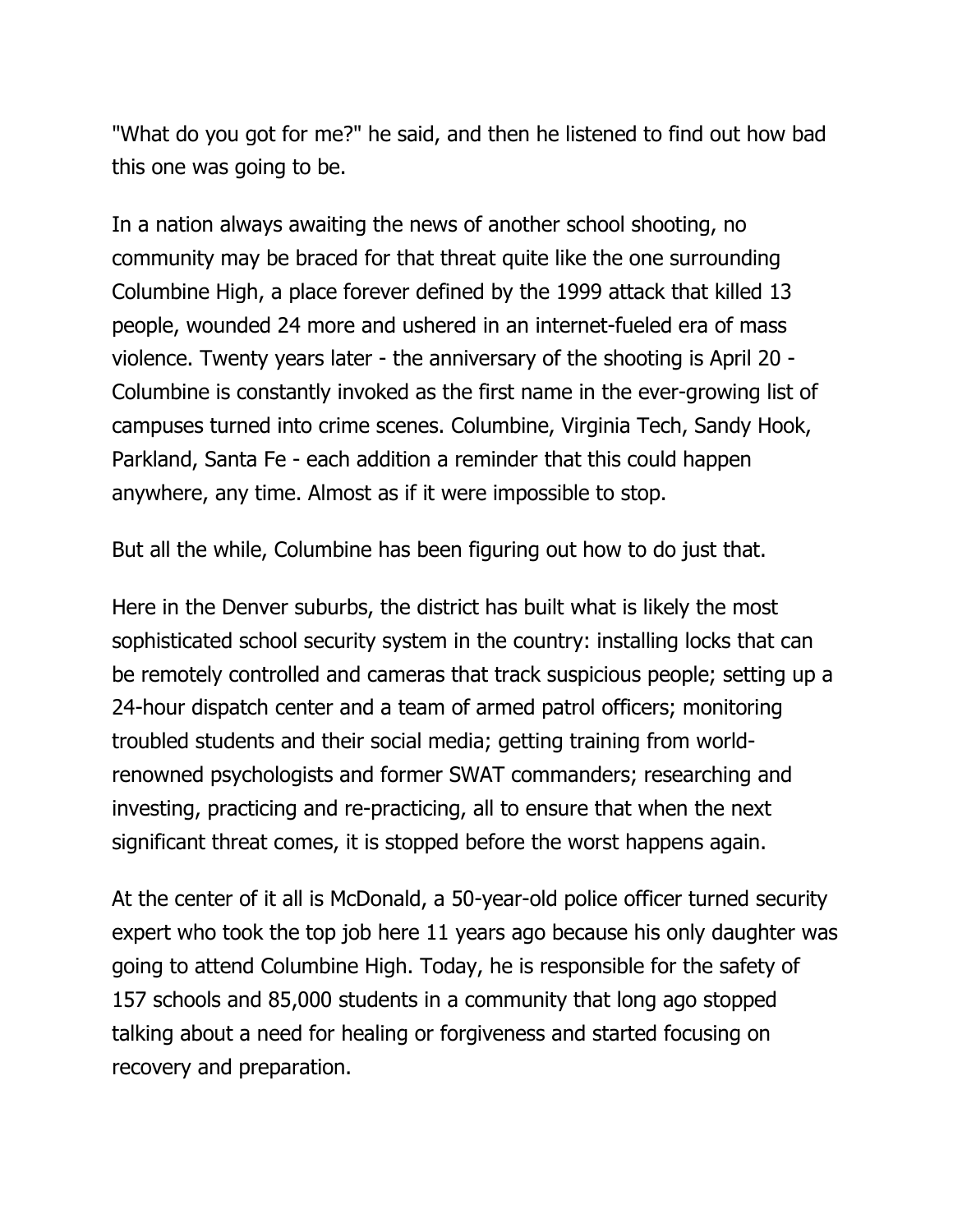The officer who called McDonald was stationed inside one of the county's other high schools. It was a Tuesday in March, one month before the 20th anniversary. There was a rumor, the officer said, that someone was going to shoot out the school's windows.

Without McDonald giving an order, everything he had put in place to respond to threats was already in motion. More officers had been dispatched. Areas were being searched. His team and the local sheriff's department would interview students, teachers and administrators until they felt certain there was nothing they had missed.

Because what McDonald had learned, what he had preached around the country was this: Every threat counts. Even vague, unspecific ones. Nearly all past school shooters gave some indication of what they were about to do. They bragged to friends, wrote it in an essay or made what seemed at the time like just a bad joke. The teenage Columbine shooters did so. The next shooter likely would, too.

"If you say you are going to kill us, are going to blow us up, if you make a threat to harm us, we are going to believe you," McDonald liked to say, but lately, following through on that vow had become increasingly difficult.

Already, the district was dealing with more anonymous tips than ever from Safe2Tell, the online system Colorado students and parents use to report anything of concern. On his phone, McDonald kept photos of the pistols confiscated from students because of those tips: a 9mm in November, a .25 caliber in December, a Glock .45 in January.

And those were just the internal threats. With the anniversary approaching, the intense and sometimes disturbing interest in Columbine that has long festered on the Internet is spilling into the real world with greater frequency.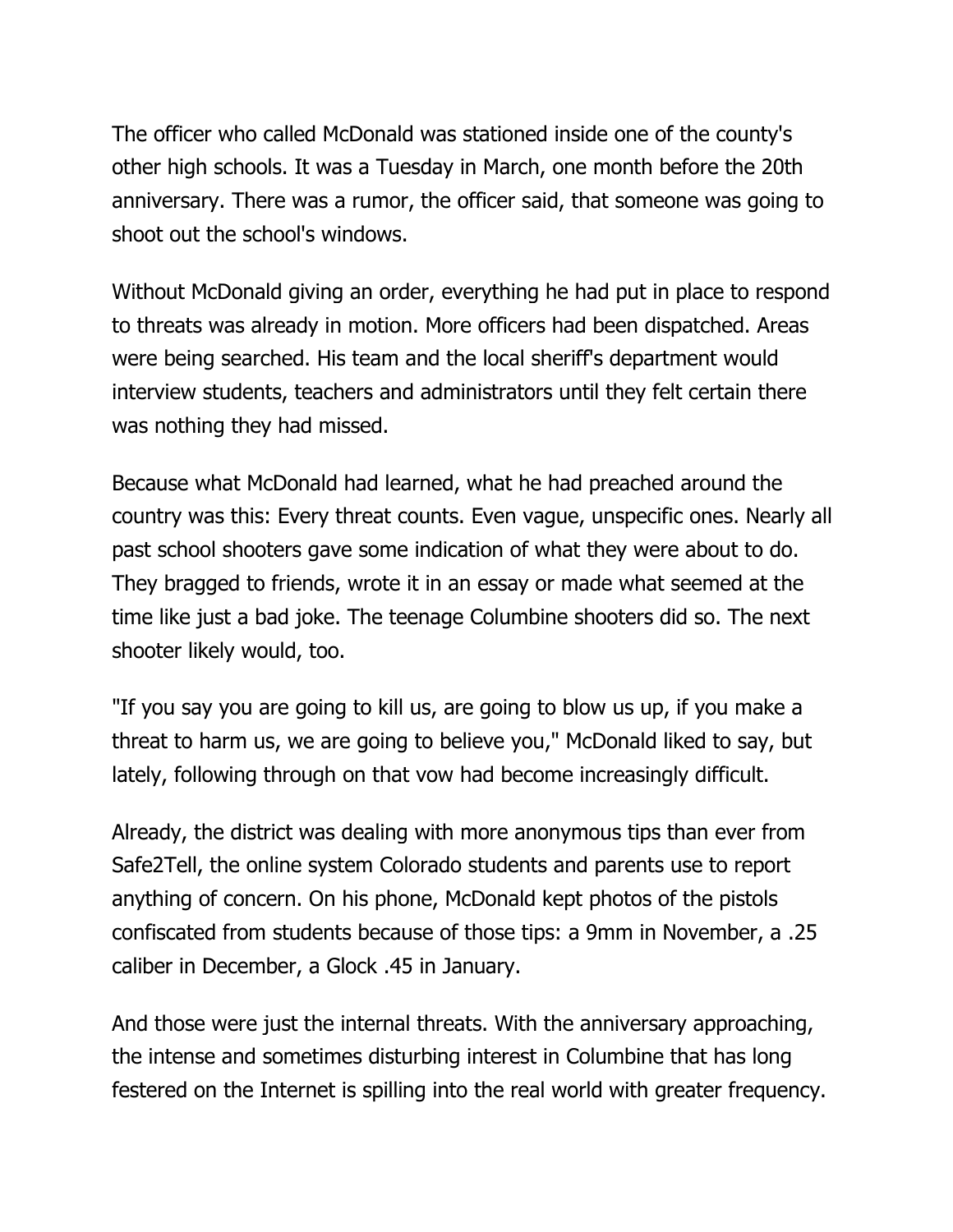Every day, multiple times a day, people show up at the high school wanting to see it, photograph it and get inside it. McDonald's team usually stops them before they can even step out of their cars. Some explain that they just wanted to pay their respects to the victims. Others claim they are in love with the shooters, Eric Harris and Dylan Klebold, who killed themselves inside the school. Some say they have been reincarnated with the shooters' souls.

More than 150 of these strangers were showing up every month. The planning for the anniversary was underway. And now there was one more threat to handle from one of the district's own students.

"Keep me updated," McDonald said before hanging up his phone. Each day, he drained its battery at least twice answering all the calls from people who trusted him to keep this place safe. Each day was a test of whether all he has done to protect them would be enough.



John McDonald rests his hand on a T-shirt on the memorial wall outside the Columbine High School library on March 23, 2019 in Littleton, Colo. CHET STRANGE / FOR THE WASHINGTON POST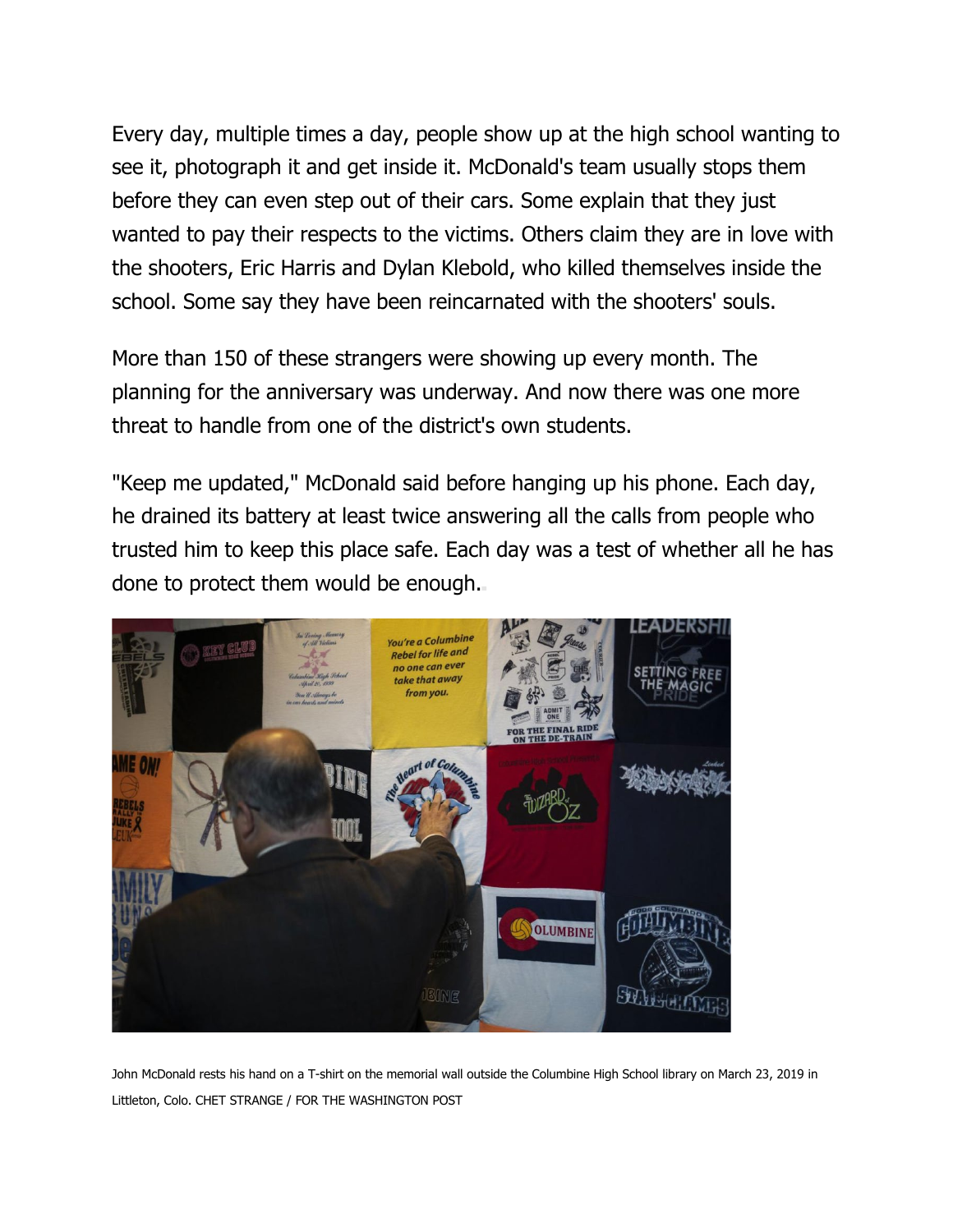**The classrooms at Sandy Hook Elementary School where 20 firstgraders were gunned down no longer exist.** The residents of Newtown, Connecticut, voted to demolish the site and build a new school beside it, complete with a memorial garden where the classrooms had been. Within two days of the shooting in Parkland last year, Florida officials proposed doing the same to the freshman building of Marjory Stoneman Douglas High, where 17 students and staff were killed.

But when McDonald pulled into the parking lot of Columbine, the school before him looked nearly identical to the one in 1999. A new library had been built to replace the one where so much blood had been shed. But the iconic two-story curved green windows that the world watched wounded student Patrick Ireland crawl through before he fell into the arms of first responders had been replaced with identical ones. The lockers inside stayed royal blue. The cafeteria pillars, which the shooters had tried to explode, remained in place.

"In '99," McDonald explained, "there was a thought at the time - and it wasn't a wrong thought - that if we tear the school down, the killers will have won."

He sometimes wishes they had chosen differently. "We didn't ever envision what it would become 20 years later," he said.

He waved to the security officers and radioed his location into the dispatch center, where his team was busy monitoring the officers investigating the first threat and sending other officers to the location of a second. While McDonald had been overseeing an elementary school evacuation drill, his phone had buzzed with another Safe2Tell alert.

A Jefferson County student had reportedly said she wanted to shoot up her school.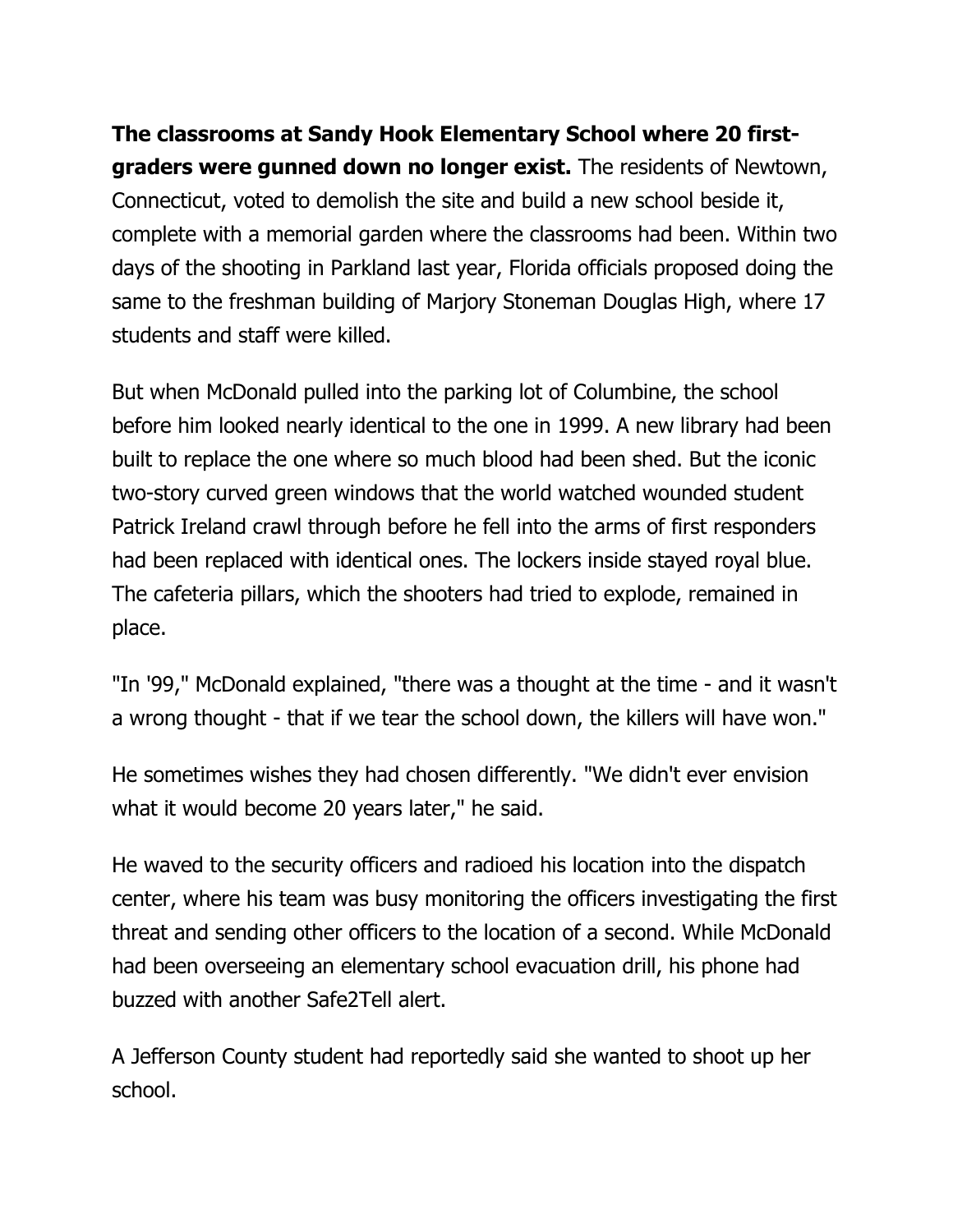The details of the threat made McDonald doubt it was true. "But, you never know until you look into it," he said. An investigation had been launched.



John McDonald talks with judicial specialist Maryann Peratt in Columbine High Schools new library, which was built after the attack in Littleton, Colo. CHET STRANGE / FOR THE WASHINGTON POST

Despite a \$3 million budget and a team of 127 people working beneath him, McDonald personally checks every Safe2Tell alert. Not all are threats. There are reports of suicide attempts, cutting, child abuse, academic cheating, drug use, alcohol binging - all the other problems that make schools such fraught places.

The overnight dispatchers have grown accustomed to McDonald calling at all hours to check that every report is being met with a response. His staff knows his jokes about all the weight he has gained since taking this job and how he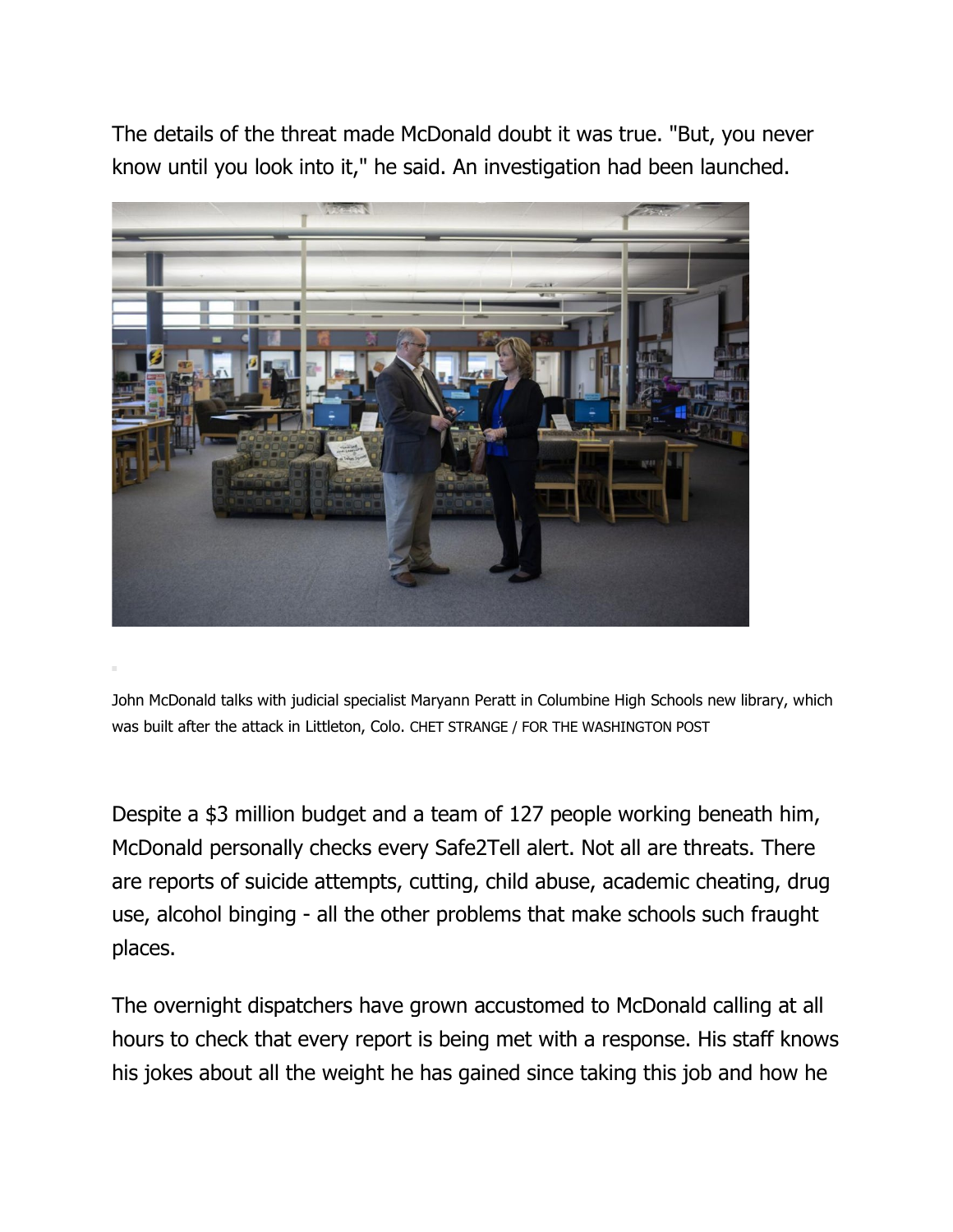doesn't take sick days because he is saving them for a massive heart attack. They know he vacations only in the weeks when school is out.

McDonald lets people believe he is simply dedicated to preventing additional suffering in a place that had already endured so much. That, after all, is true, and far easier to talk about than what happened when he was 19 years old.

In 1989, McDonald's older sister Christy was assaulted, strangled and stabbed to death by a stranger who broke into her condo. The man was caught, and while McDonald was attending the criminal hearings, he was also working to become a police officer. His sister's attacker eventually killed himself in jail. McDonald became an expert in violence prevention and taught his daughter, now a law student, to check locks twice before bed.

He circled around the back of Columbine, parked his car and swigged his second Diet 7Up.

In the world of school safety, so many of the practices taught in 2019 have their origins here and in all that went wrong in this place in 1999.

The spot where McDonald parked was not far from where law enforcement had formed a perimeter around the school. Police did not go into the building until a SWAT team arrived. Today, officers are trained to enter immediately and take down the shooter, even if it means stepping over bodies.

The radio McDonald was using to talk to dispatch also connected to the area's other first responders and law enforcement agencies. Twenty years ago, schools, police and emergency medical services had no single frequency on which they could all operate, causing chaos.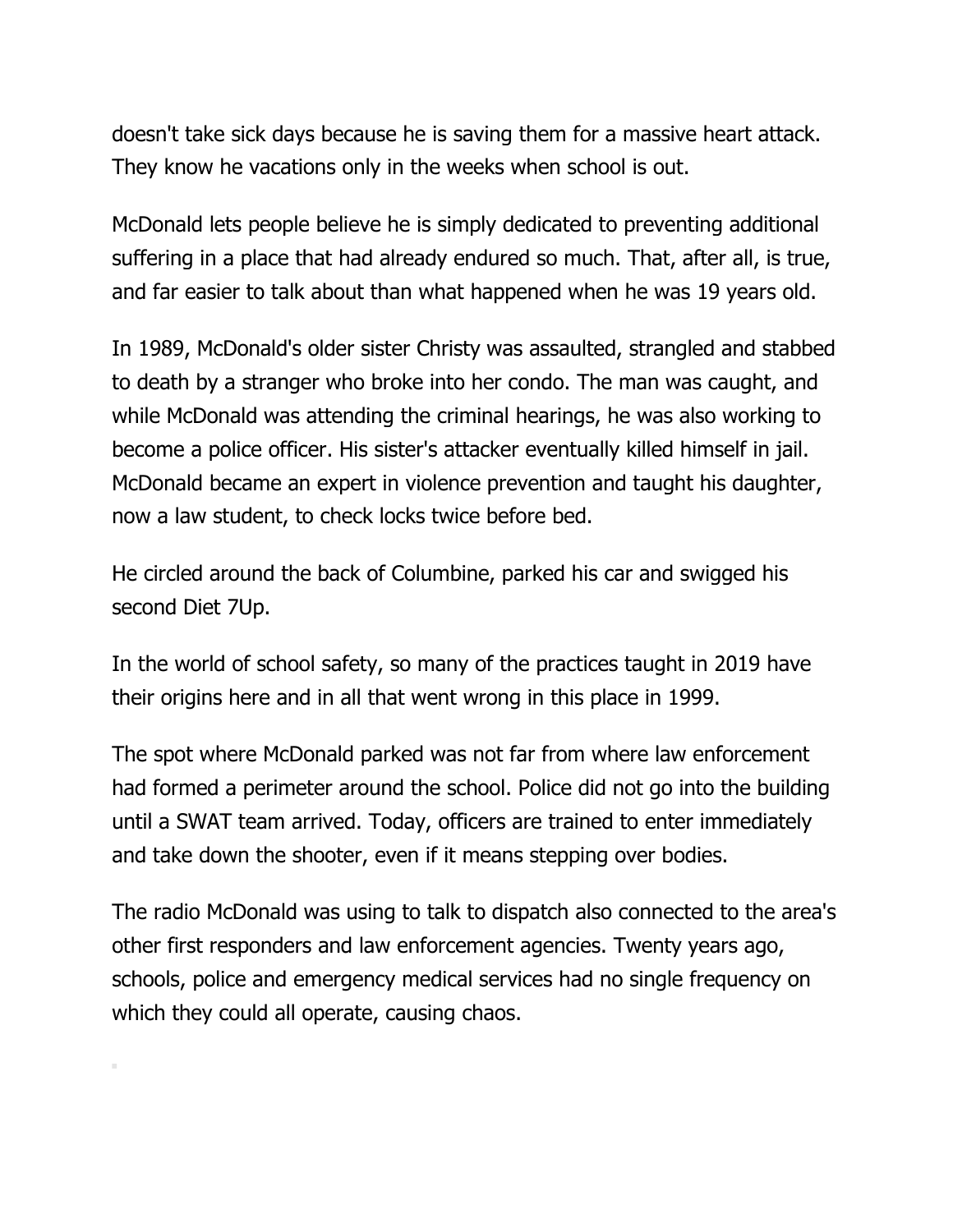

From left, Rachel Ruth, Rhianna Cheek and Mandi Annibel, all 16-year-old sophomores at Heritage High School in Littleton, Colo., console each other during a vigil service in Denver's Civic Center Park late Wednesday, April 21, 1999, to honor the victims of the shooting spree in Columbine High School in the southwest Denver suburb of Littleton on Tuesday, April 20, 1999. LAURA RAUCH / AP FILE

They also didn't have a blueprint of Columbine when they arrived, meaning many had no sense of the layout inside. Now McDonald keeps detailed floor plans of all 157 schools in his trunk, along with extra ammunition, a bulletproof vest, a sledgehammer and an emergency stash of Peanut M&Ms for his diabetes.

He stepped out of his car and appeared on one of the school's dozens of security cameras. More were being installed before the anniversary. He entered through a door his dispatchers have the capability to lock or unlock. Each classroom he passed was equipped with a deadbolt that locks from the inside with a simple turn. No more teachers stuck in the hallway, fumbling with a ring of keys.

The students he passed were all trained in what to do if a shooter entered the building, and all 1,700 had received a handbook outlining what would happen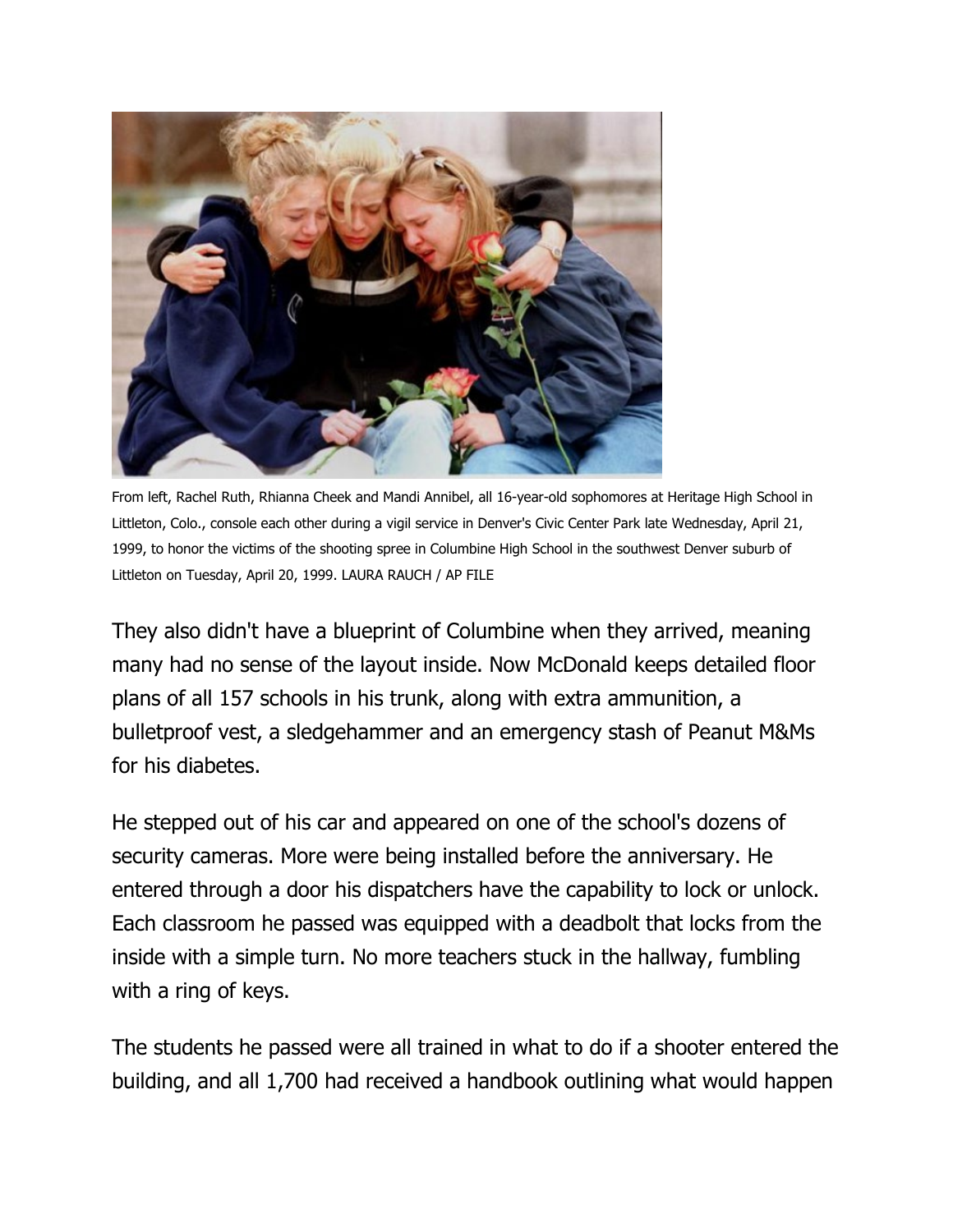if their own behavior indicated they might be a danger to themselves or others. School officials perform hundreds of threat assessments a year, bringing Jefferson County students and their parents in to analyze their actions, social media posts and mental well-being. They may order students to check in with campus security on a daily basis, attend therapy or carry a clear backpack. The close monitoring sometimes continued even after a student graduated.

"Hey, how are ya?" McDonald said as he walked through the building, greeting people by name. One administrator saw him and asked him to come into her office. She had been getting more and more of those emails, she said.

"I know the feeling," McDonald assured her. "I don't know if you heard, but on Saturday, we had 24 show up."

She didn't have to ask what he meant. Everyone at Columbine knew about the "lookiloos," as one dispatcher called them. McDonald estimated that more of these gawking strangers had shown up at the school in the last four years than in the first 16 combined.

They come first thing in the morning and in the middle of the night. They come from other states and other countries. When they are stopped in the parking lot, it doesn't take much questioning for the officers to figure out whether they are "Columbiners," those obsessed with the massacre.

The Columbiners seek each other out online. They scrutinize investigation records, school blueprints and writings from the shooters made public. They know not only the victims' names, but also the names of the students who were near them when they died, what was said in their witness statements and where those survivors are today. They know where the shooters ate and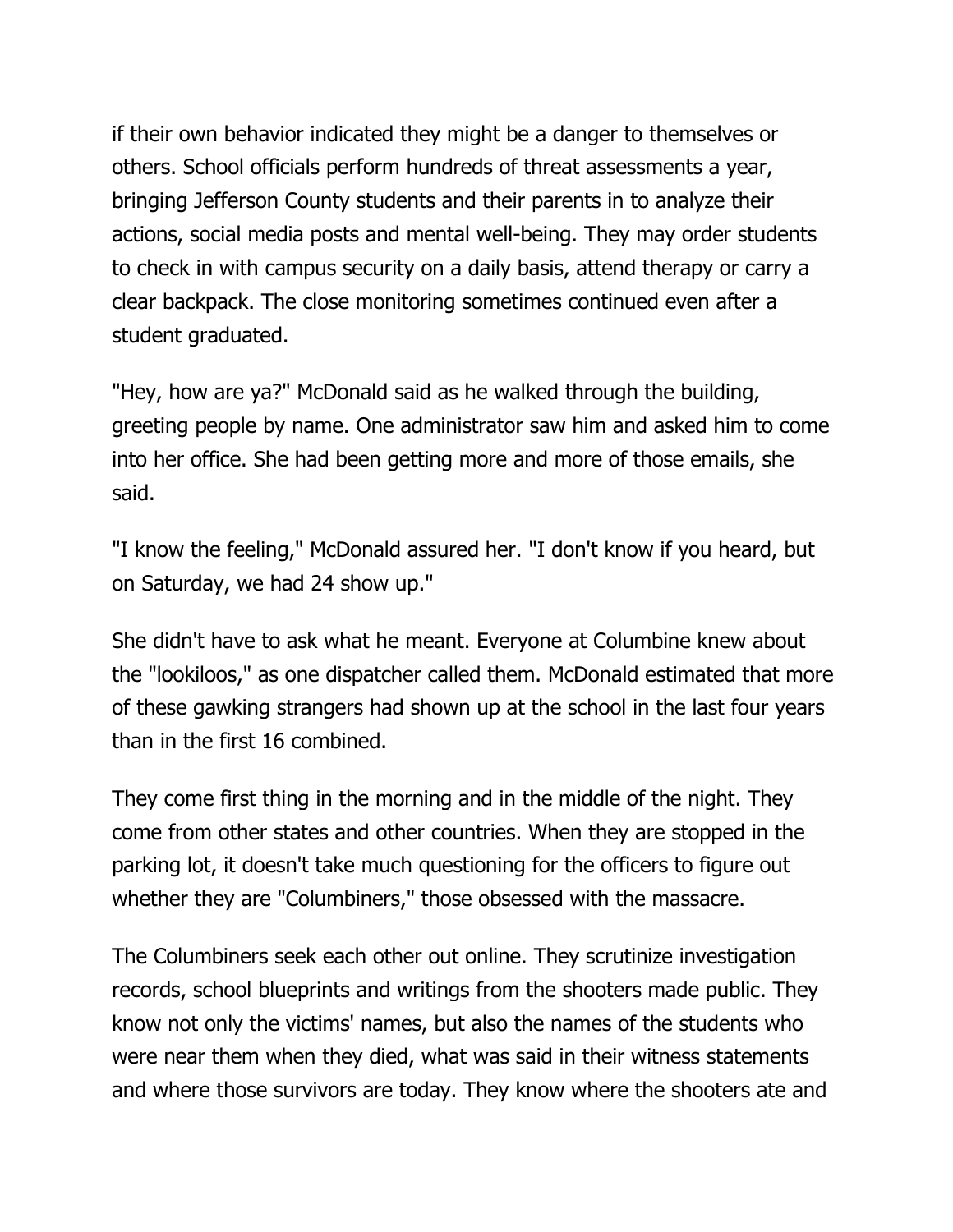shopped. They have theories, so many theories, but McDonald believes that for the most part, they are harmless.

The problem is the ones who aren't.

In 2012, a 16-year-old came to the school seeking an interview for his high school newspaper. He asked question after question about how the killers were remembered. Soon after, he was arrested for plotting to bomb a Utah high school. Last year, McDonald's team stopped a brown-haired 23-year-old woman named Elizabeth Lecron in the parking lot and sent her on her way. According to federal prosecutors, she returned to Ohio, purchased black powder and screws, and planned to build a bomb that would be used to commit an "upscale mass murder." Lecron has pleaded not guilty, and her attorney has asked for most of the charges in her case to be dropped.

Similar to the shooters at Virginia Tech, Sandy Hook, and dozens of other attacks, Lecron worshiped Harris and Klebold, investigators say. She frequently posted about them on the blogging site Tumblr, calling them "Godlike."

McDonald and others say false information about the shooters reported by the media in the early days after the attack - that they were social outcasts enacting their revenge - has emboldened those who fantasize about following in their footsteps.

"Just getting through the next month is going to be a herculean effort," he told the administrator.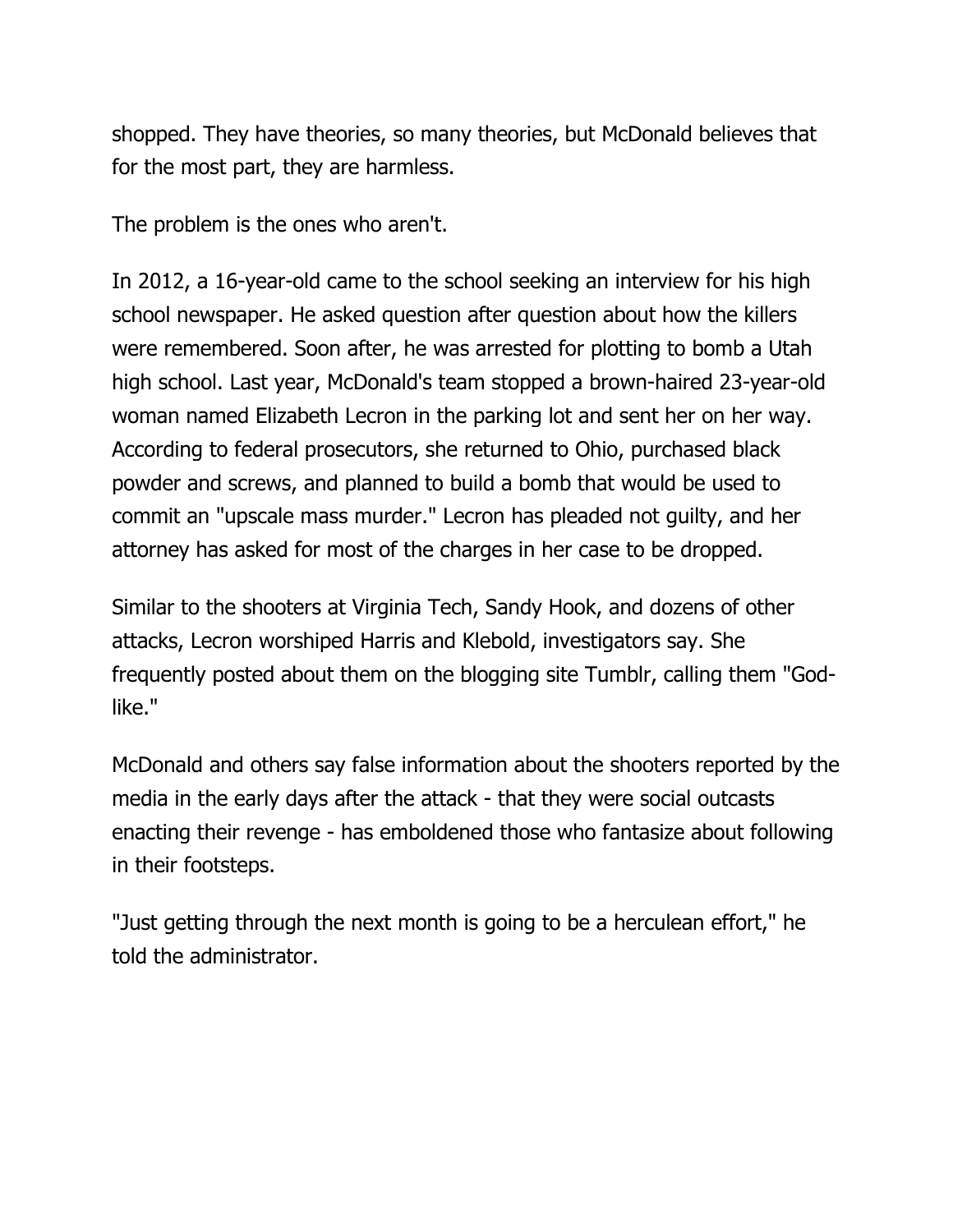

John McDonald leads a security team meeting at the Jefferson County Schools building in Lakewood, Colo, on March 20, 2019. CHET STRANGE / FOR THE WASHINGTON POST

Then he stepped into a meeting where the details of that plan were being dissected once again. Seated around a conference table was the group of current and former Columbine staff, students and law enforcement who have spent months organizing the 20th-anniversary events - a week of service projects and ceremonies.

There will be a rally for current students, a public memorial service for thousands and a private open house for survivors who want to visit the building. Some who RSVP'd have not been inside the school since they ran out of it on April 20, 1999.

The week is a chance for the organizers to present Columbine as they see it: a community that came back stronger, focused not on its past but on its dedication to help others.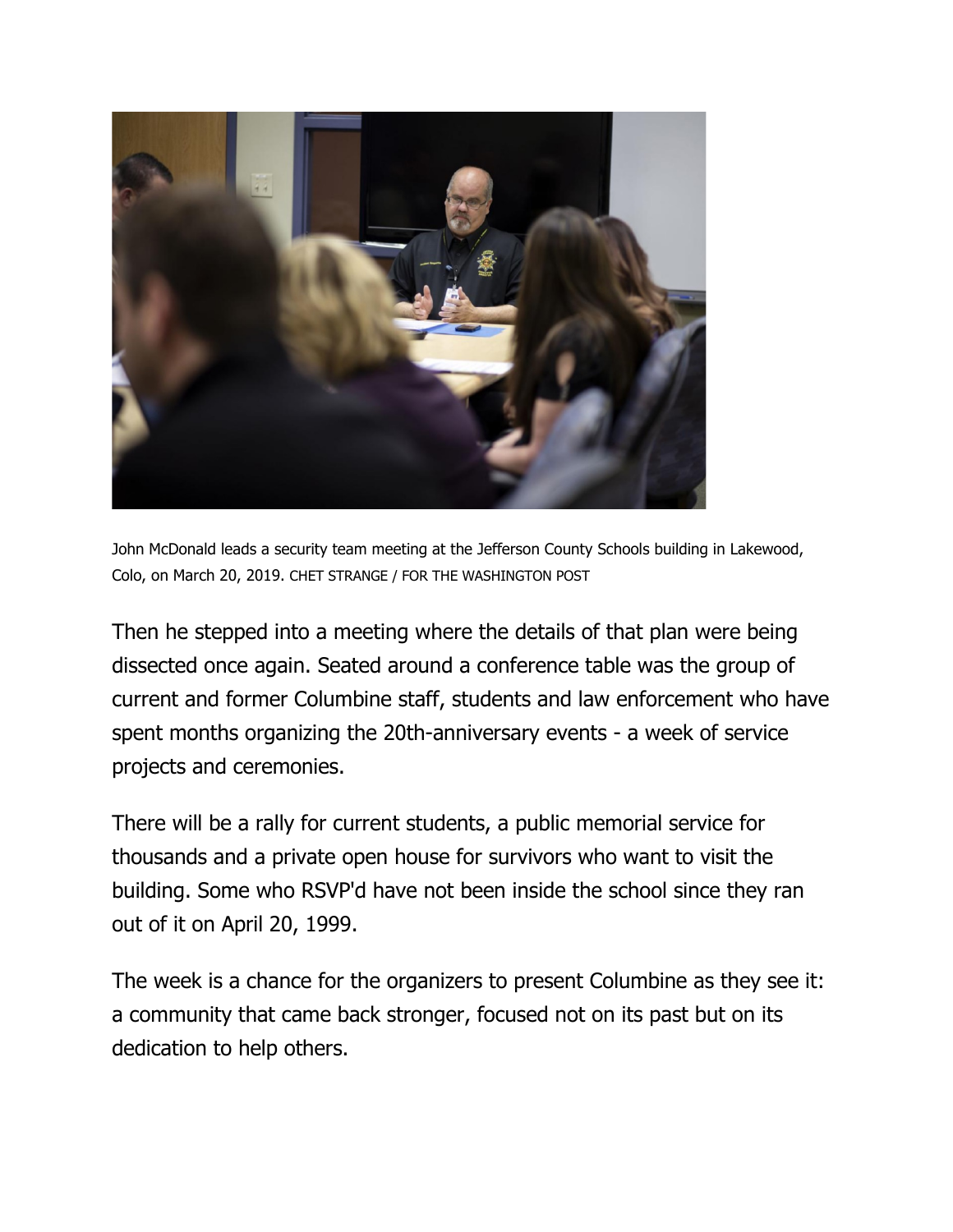Those who lived through the attack went on to become doctors, nurses, counselors and first responders. Five returned to Columbine to teach alongside 13 educators who remain from those days. Ireland, the student who crawled through the curved green windows, works as a financial adviser in nearby Lakewood. The students had each found their own ways to prove that their lives were about more than what two of their classmates had inflicted on them all those years ago.

But in recent months, they found themselves once again bombarded with calls from reporters who wanted them to revisit that day. Frank DeAngelis, who was principal at Columbine during the attack and for 15 years afterward, had nearly 50 interviews to do in the month before anniversary events he was helping to plan.

The start of spring is always the most difficult part of the year for him. He said he's been in six car accidents during the month of April since 1999. This year, he could feel the distraction seeping in even earlier. But his support system was in place - faith, family, friends, a trusted counselor whom he saw for therapy. He felt like he was handling it all well.

Then he went to a doctor for what he thought was a spider bite and learned he had shingles. "Are you under any stress?" the doctor had asked.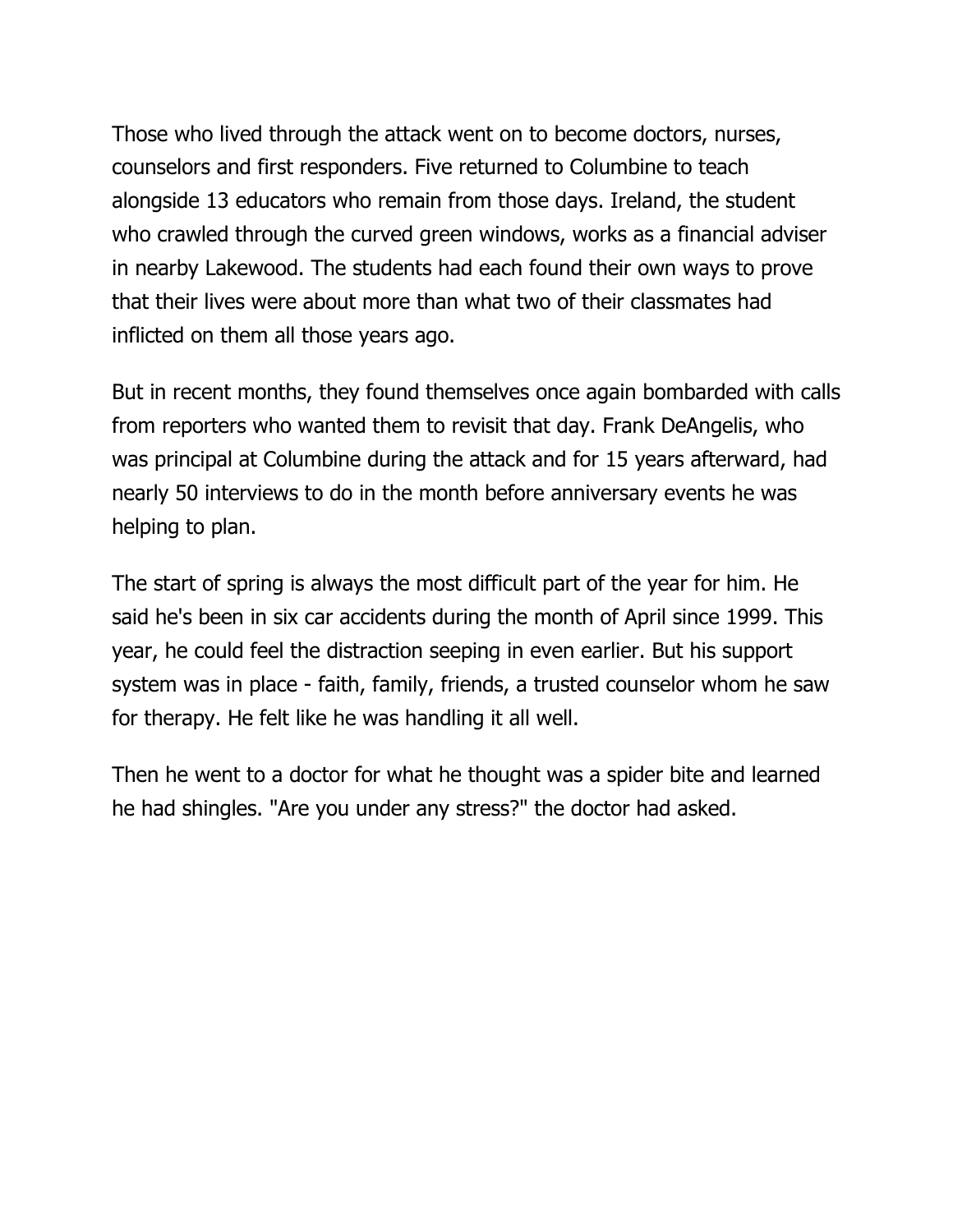

In this Saturday, March 23, 2019 photo, former Columbine principal Frank DeAngelis reflects about the upcoming 20th anniversary of the mass shooting at the suburban Denver high school. Twelve students and a teacher were killed in the April 20, 1999, attack. THOMAS PEIPERT / AP

When the meeting was over, McDonald followed DeAngelis out. He depended on the former principal for insight into the community, on how he could balance security with sensitivity. But as they started to talk, one of McDonald's officers appeared.

"John, did you okay CNN being here?" he asked. "They're in the parking lot."

**While McDonald was busy** threatening the CNN crew with trespassing charges, the current principal of Columbine was in his office listening to a broadcast of the school baseball team's first game of the season. Scott Christy's days are spent leading meetings, talking with parents, observing classrooms, planning for prom - running Columbine, the school, a place filled with students who weren't even born when the attack happened.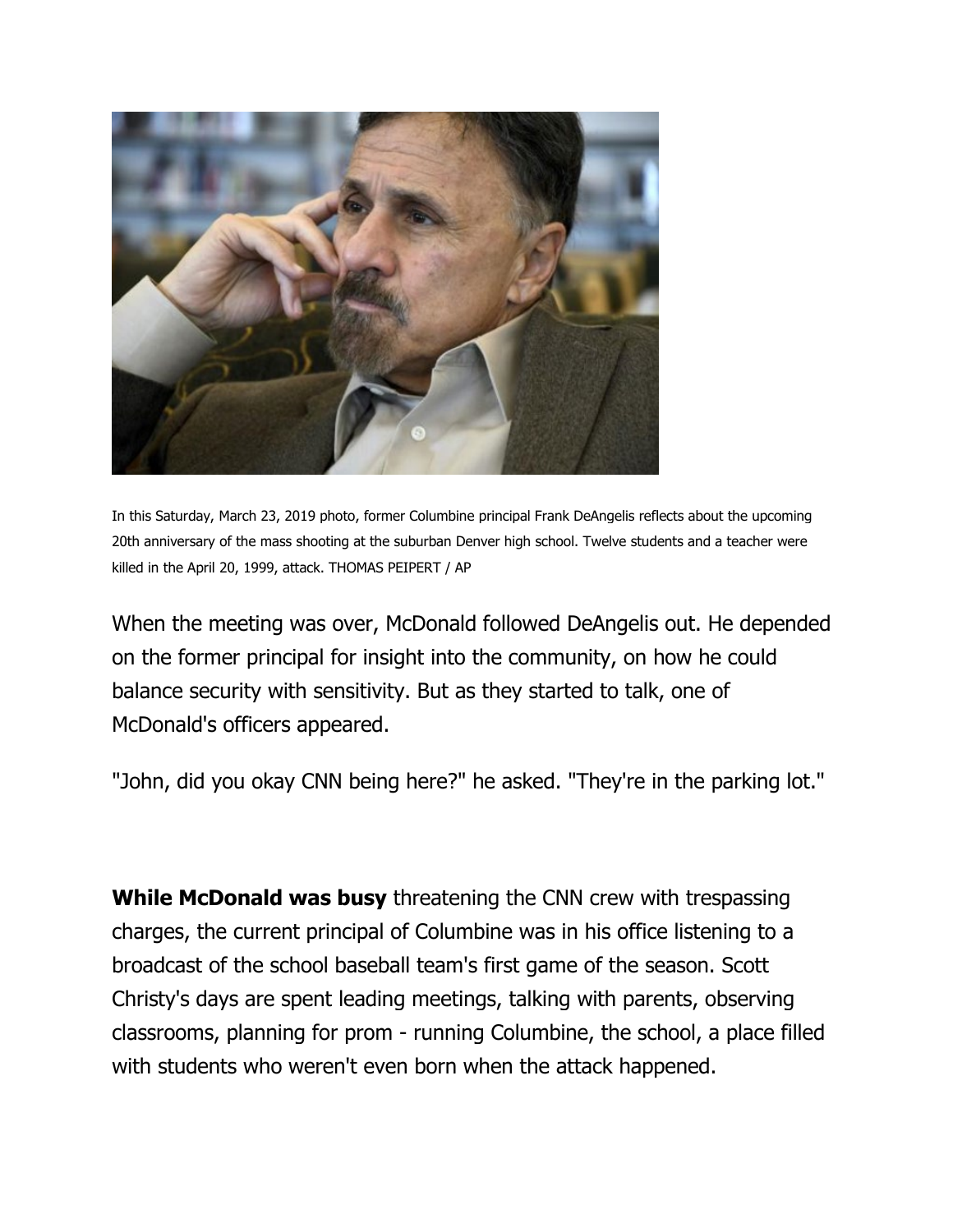"Ninety-eight percent of the time, maybe more - 99 percent of the time, it's just a school. We're doing our best to prepare our kids for the future," Christy said.

Then there are the times when Columbine the school becomes Columbine the symbol.

It happens after every new school shooting: The media calls, strange emails and outsider threats spike. After Parkland, there were 169 tips about schoolshooting threats in two weeks. Christy, 42, tries to remain unfazed; he knows McDonald's team will tell him when there is reason to worry. But that has been far harder in the past few months, since the threat Columbine received before Christmas.

On Dec. 13, schools, government buildings and newspapers across the country received emailed bomb threats from someone demanding payment in bitcoin. But the threats to Columbine came in the form of phone calls to 911 and to the school itself.

The callers claimed there was a bomb and someone with a gun in the school. Within a minute, McDonald's team and the sheriff's department were inside searching for them.

Christy was alerted immediately, but he wasn't at the school. It was the rare day when he was at the district's headquarters, 30 minutes away. He ran to his car and sped down the highway at 100 miles an hour. When he made it to Columbine, the school was surrounded with police cars blocking his way.

"I'm the principal," he pleaded. The officers wouldn't let him by. Christy flung his car door open and sprinted toward the school.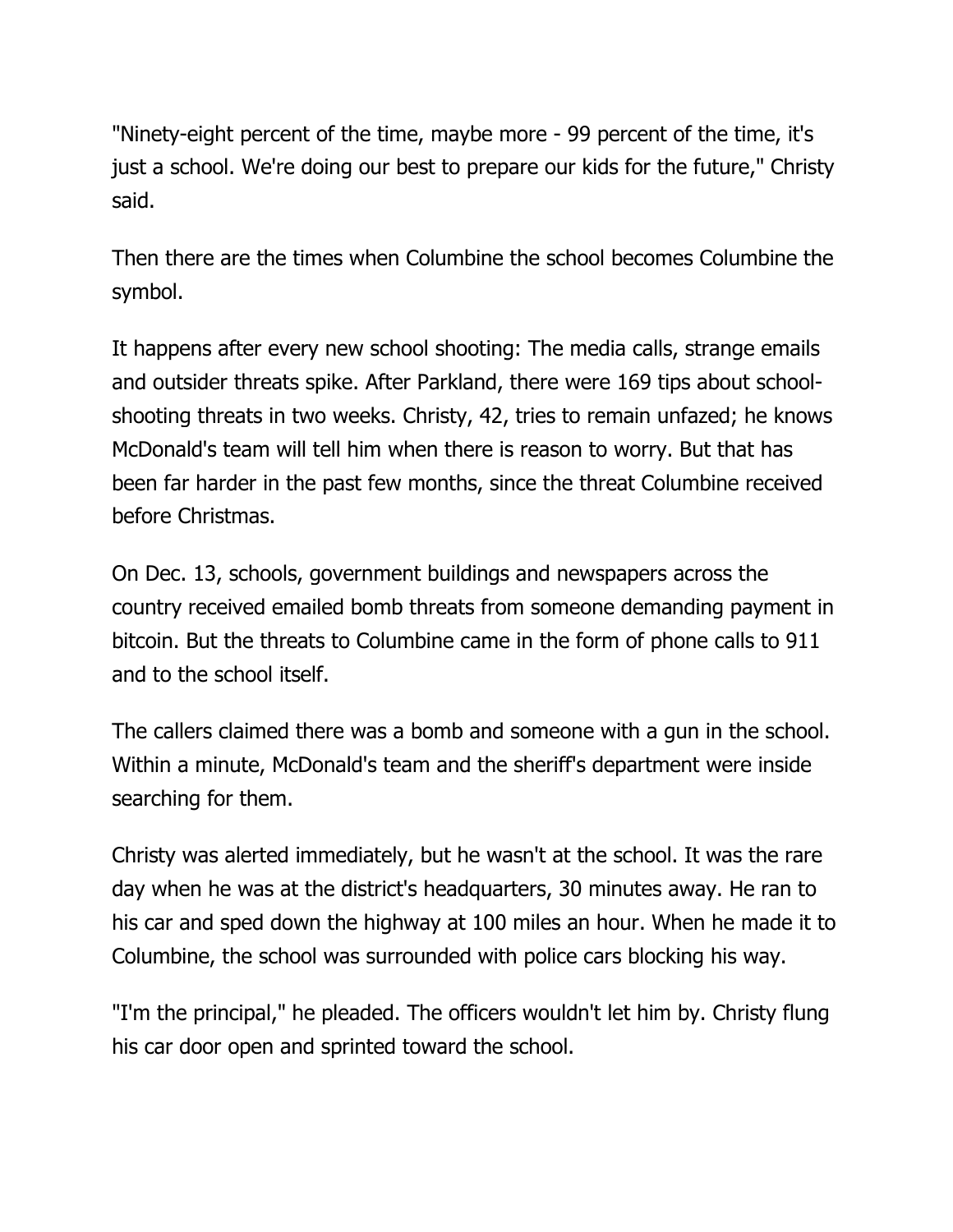"We've got a runner!" McDonald heard someone say over the radio. When he realized what was happening, he ordered that Christy be let in. By then, McDonald was sure that the threat was a hoax. The callers' timelines didn't make sense. And the security cameras could instantly check the areas where they said the bombs were located. Students were kept locked inside the school, but teaching continued as usual.

Three months later, Christy was still finding it difficult to be away from the school, he confided to McDonald, who had stopped by his office after scolding CNN.

"I'm supposed to be out on Friday . . . and I'm dreading that," Christy said. "I am responsible for this place. If something were to happen, I have to be here. To protect my school and my kids and my staff."

"I share that anxiety," McDonald replied. "My fear is not being here. Here or any other school. . . . To me, that is what would be devastating."

They had both thought about just sleeping at the school during the 19th and 20th. McDonald's team had all been notified that every one of them should plan to work the whole weekend. But he still hadn't settled on where to set up a command center inside the school.

"You got time to show me that room?" McDonald asked.

"Yeah," Christy said. "Let's go do that."

The room was large and windowless, with doors that led to multiple hallways, the perfect spot for his people to do the work of keeping everyone safe without being seen.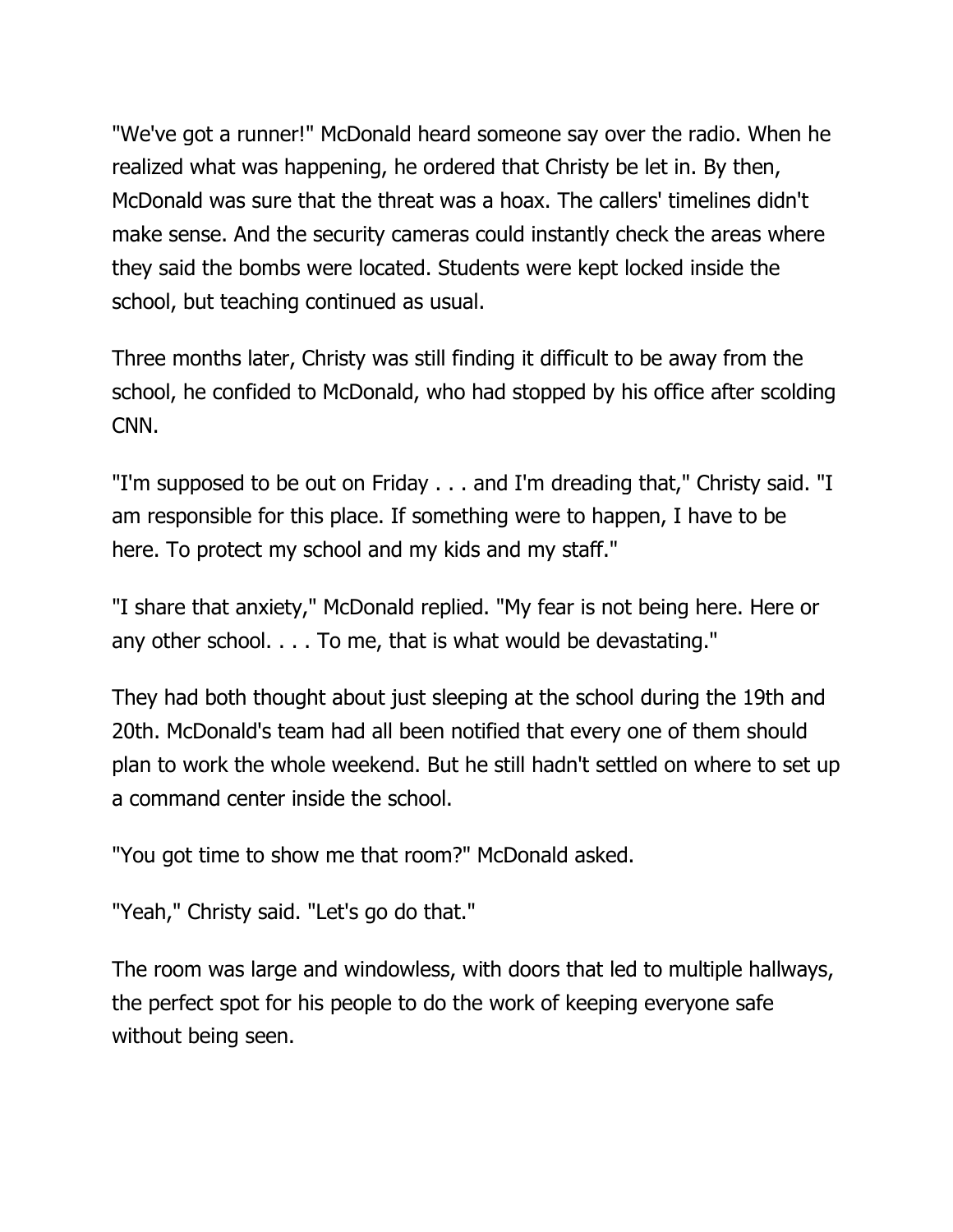"I'll take it," McDonald said, and as he made his way to leave, he caught the signal going out on the radio on his hip. He picked it up.

"What's happening?" he said.

"It is a Safe2Tell of a former student," the dispatcher responded. McDonald guessed what was coming next.

"Is it a threat?"



John McDonald walks the halls of Columbine High School in Littleton, Colo., on March 23, 2019. CHET STRANGE / FOR THE WASHINGTON POST

**The third threat of his day sounded different, worrisome.** A 19-yearold former Jefferson County student had been brought into a hospital by his mother. He reportedly said he was in love with a current student, but two of her male friends were in his way. He was planning to "remove" them. The hospital placed him on a mental health hold and called the police.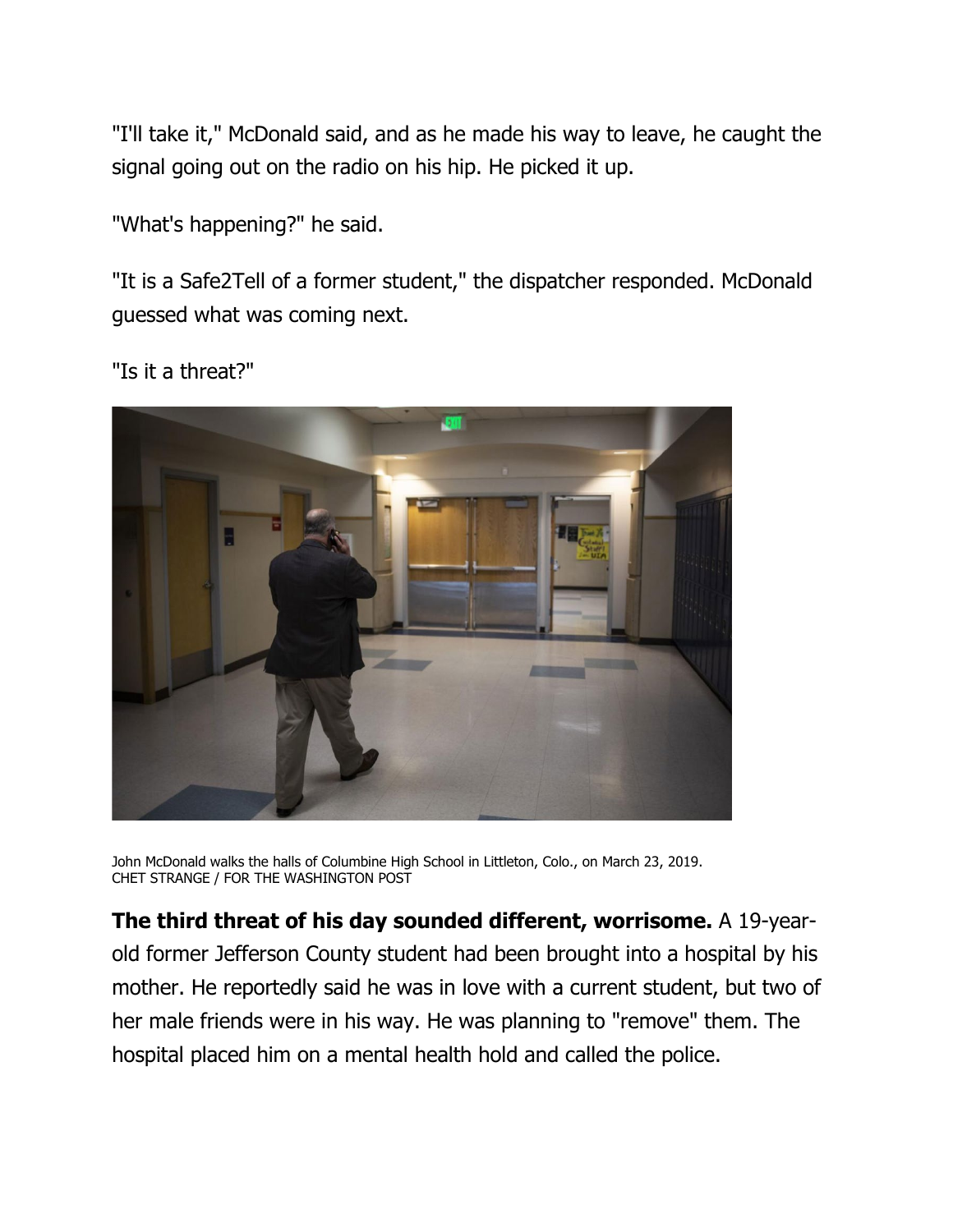Local law enforcement was already sending officers to the houses of the students involved. They were working to find out whether the 19-year-old had access to weapons. McDonald told the dispatcher he wanted one of his own officers stationed at the school that could be targeted. The mental health hold would buy them time; they just didn't know how much.

"If he gets out tonight," McDonald told the dispatcher, "I don't want to be surprised tomorrow."

He drove straight back to his office. His threat-assessment team would need to come up with a plan for keeping the 19-year-old monitored and the school secure. He would need to call in John Nicoletti, the psychologist he trusted to give an analysis of the teenager and his state of mind. He would do everything he could to ensure that this young man received every possible resource to keep him off the path to violence.

His phone rang again. The school system's chief operating officer wanted to be filled in.

"You think this is real?" his boss asked when he heard the details.

"Yeah," McDonald said. "I think this is one we better be alerted to. Better be on guard for. For sure."

He hung up the phone. It was almost 7 p.m. He had been at work for 13 hours. Three threats. A fairly slow day, he thought. Everything working as it should. Everyone safe.

He said good night to the dispatchers before driving home. He heard them talking on the radio all evening, while he put away his Smith & Wesson, changed out of his uniform and waited for the local police to call with an update. He finally went to sleep, one day closer to the anniversary.